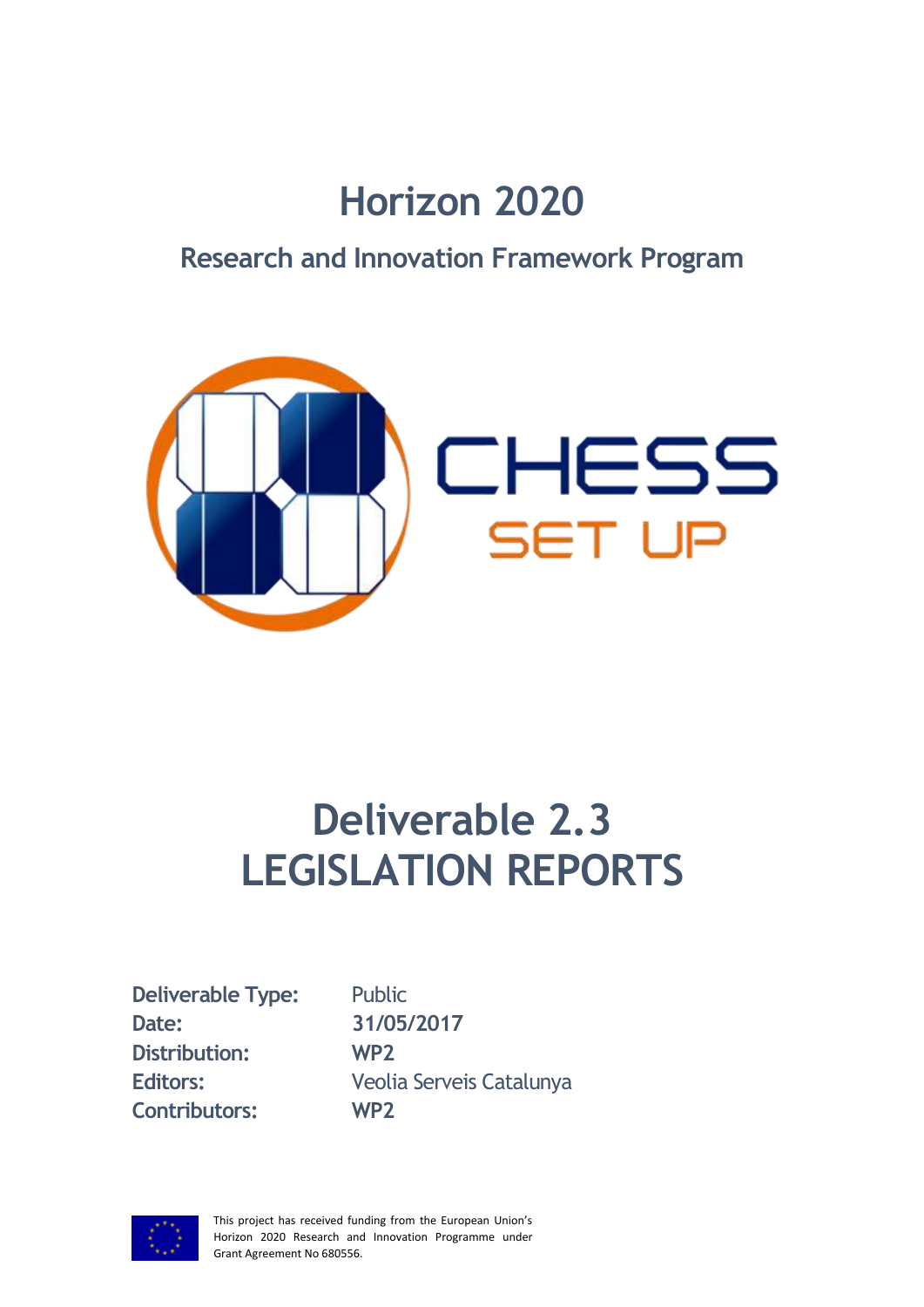

## *List of authors*

| Partner                     | Authors                              |
|-----------------------------|--------------------------------------|
| Veolia Serveis<br>Catalunya | Ferran Abad, Marc Grau, Marcos Pérez |
| <b>Electric Corby</b>       | Eleanor Barley, Yomi Olatunji        |
|                             |                                      |
|                             |                                      |
|                             |                                      |

## *Document history*

| Date       | Version       | Editor                             | Change | <b>Status</b> |
|------------|---------------|------------------------------------|--------|---------------|
| 07/12/2016 | $\mathbf{1}$  | Veolia Serveis<br>Catalunya        |        | Creation      |
| 17/05/2016 | $\mathcal{P}$ | Veolia Serveis<br>Catalunya        |        | Modification  |
| 29/05/2016 | 3             | <b>Veolia Serveis</b><br>Catalunya |        | Modification  |
|            |               |                                    |        |               |
|            |               |                                    |        |               |

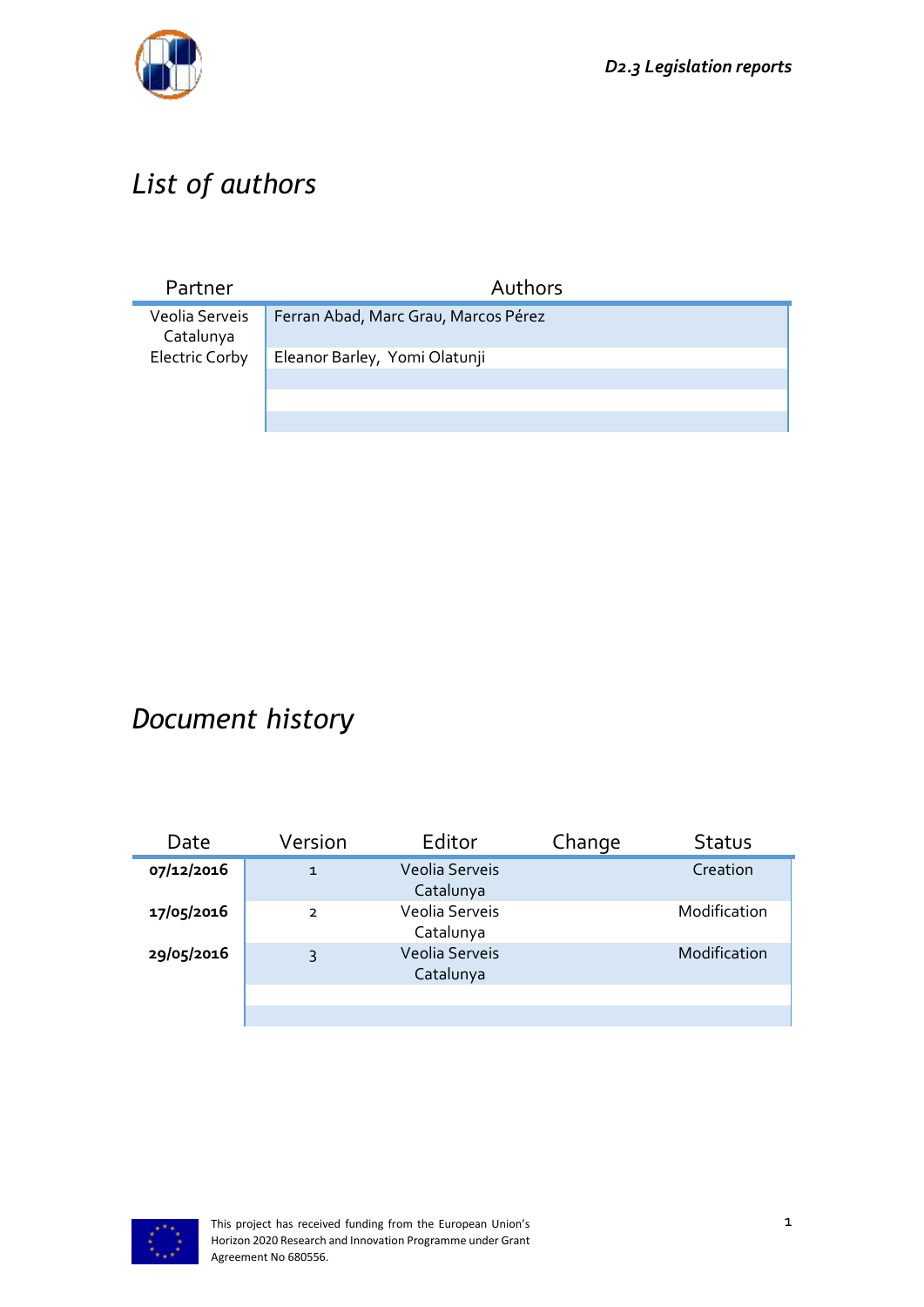

#### Table of Contents  $D2.3$  Legislation

| 1.   |  |                                                               |  |
|------|--|---------------------------------------------------------------|--|
| 2.   |  |                                                               |  |
| 2.1. |  |                                                               |  |
| 2.2. |  |                                                               |  |
| 2.3. |  |                                                               |  |
| 2.4. |  |                                                               |  |
| 2.5. |  |                                                               |  |
| 3.   |  |                                                               |  |
| 3.1. |  |                                                               |  |
| 3.2. |  | Energy Performance Certificates and the Environment Agency 10 |  |
| 3.3. |  |                                                               |  |
| 3.4. |  |                                                               |  |
| 3.5. |  |                                                               |  |
| 4.   |  |                                                               |  |
| 5.   |  |                                                               |  |
| 6.   |  |                                                               |  |

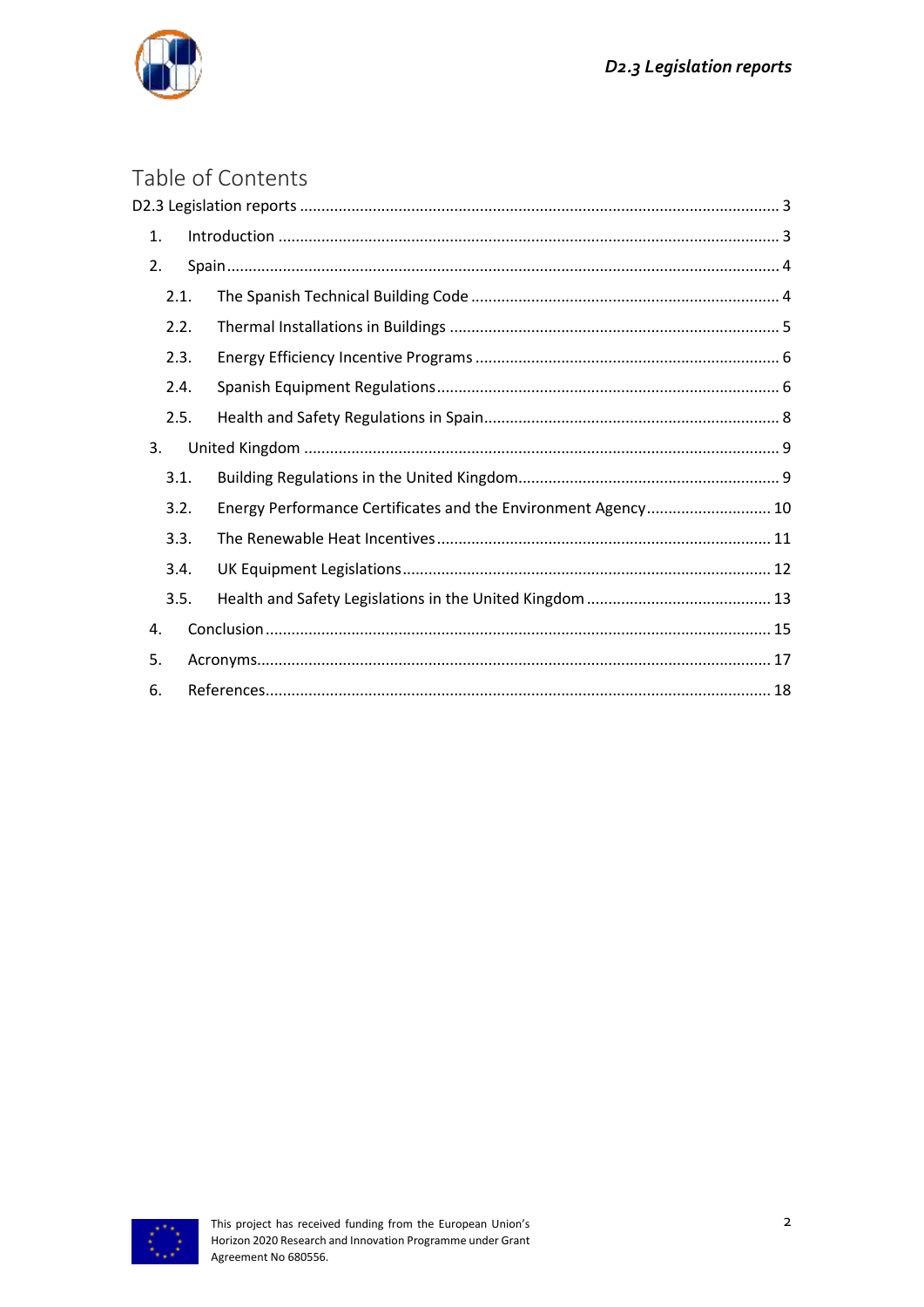<span id="page-3-0"></span>

# D2.3 Legislation reports

### <span id="page-3-1"></span>**1. Introduction**

Energy affects all aspects of life and the energy industry is a constantly evolving market with new policy, legislation, and directives being introduced by the government on a regular basis. Every project in any field should be developed and exploited under the requirements of the applicable legislations in order to accomplish and ensure that all the elements follow the mandatory rules.

The aim of this Deliverable is to elaborate a guide with all the normative frameworks required and necessary for the design, construction, and maintenance of the CHESS-SETUP system in the countries of the three different pilots.

It should be pointed out that there is very limited regulation in both the UK and Spain that relates specifically to large thermal energy storage systems. Hence, this report aims to explore the different legislation pertaining to the building fabric, construction, energy, equipment and the health and safety regulations that govern each of the Spain and UK pilots in both domestic and public installations. It also aims to summarise the regulations that affect or relate to the whole heat systems used in the CHESS-SETUP project.

The document is divided in two parts, one for each country, following a coherent order despite the small normative frameworks structure differences existing between each other. In each chapter the normative frameworks concerned are named and described in their lasts version, making particular emphasis to the parts and technical instructions that may apply to CHESS-SETUP project.

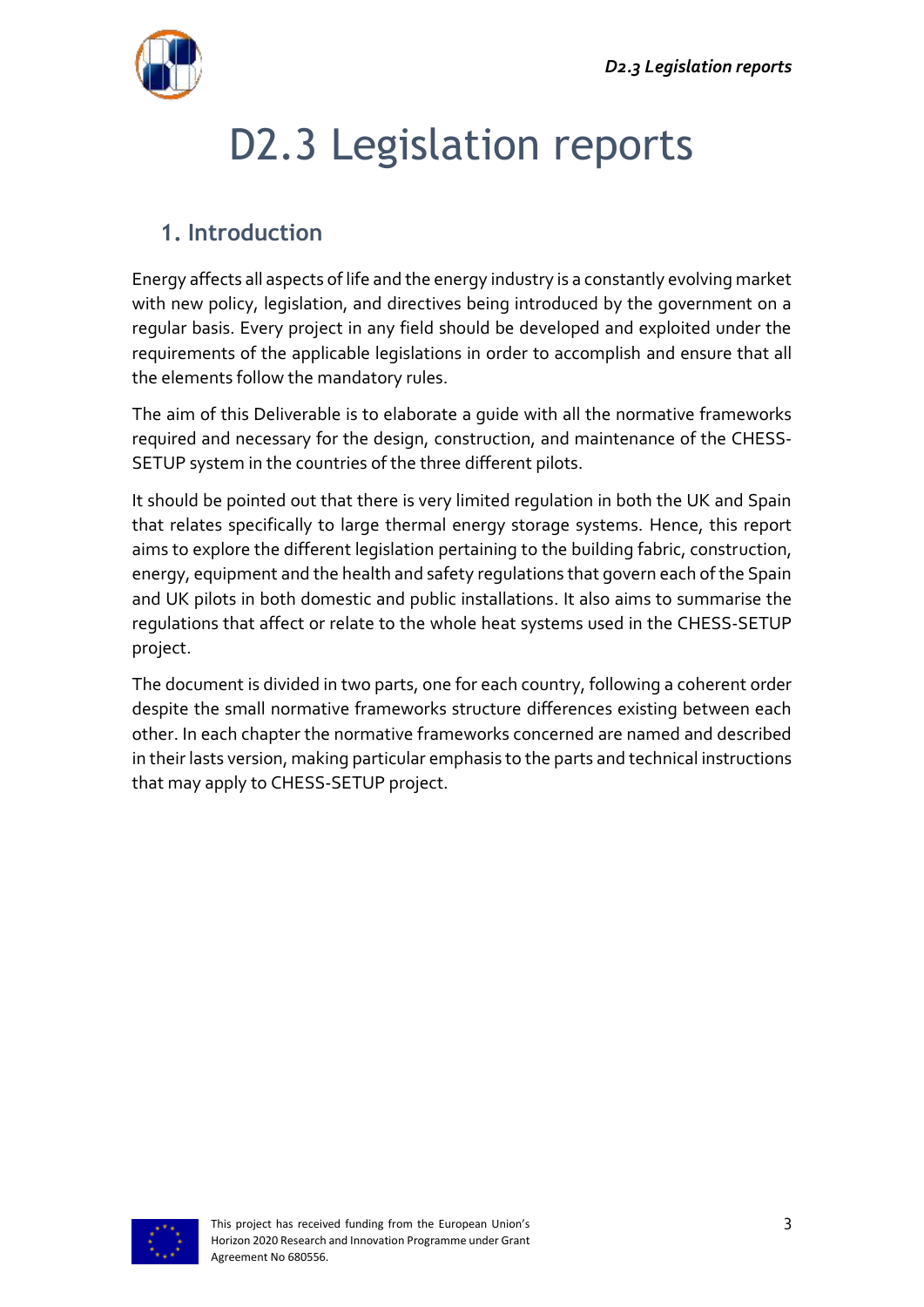

## <span id="page-4-0"></span>**2. Spain**

### <span id="page-4-1"></span>**2.1. The Spanish Technical Building Code**

While talking about civil works, the *Código Técnico de la Edificación* or CTE is a normative framework that establishes the requirements that must be met by all the buildings in order to ensure the basic requirements defined by the Spanish Building Ordinance Law (LOE).

This set of legal regulations defines the objectives, exigencies and verifications that should be fulfilled in a construction work to be approved, even for new and existing buildings. The CTE is composed by different groups of regulations depending in if they refer to Security or Habitability. The use of all these legislations should be confirmed and contrasted with the *RealDecreto 314/2006* (RD) by which the CTE is approved.

Despite the CTE groups together almost all the building legislations of Spain, there are many others in use such as the EHE-08 (Spanish Instruction of Structural Concrete) and NCSE (Seismic Legislation) not contained in CTE to be considered. In addition, CTE would be completed with the local and municipal regulation in any case.

Concerning the CHESS-SETUP project, the different Basic Documents of the CTE should be taken into account, especially during the construction period in the civil works. Those are:

- **•** Security:
	- DB-SE: Basic Document of Structural Security whose objective is to establish the basic exigencies and procedures that allow the compliance with the basic security exigencies, those are the legislations concerning Structural stresses in buildings (BB-SE AE), Foundations (DB-SE C), Steel (DB-SE A), Factory (DB-SE-F) and Wood (DB-SE-M). Depending on the civil works needed in each CHESS-SETUP pilot and the structural construction or modifications required the legislations related should be taken into account.
	- DB-SI: Basic Document of Fire Safety, in order to minimize fire risks and establish the safety rules and procedures in case of fire in the installation. The DB-SI currently has 4 support documents (DA - DB-SI/1/2/3/4), the DB-SI M with the modifications of the RD 173/2010 and the DB-SI C with comments of the *Ministerio de Fomento* (December 2016) that should also be taken into account.
	- DB-SUA: Basic Document of Work and Accessibility Security to ensure the basic safety and accessibility exigencies as well as reduce all type of risks of the building users. The DB-SUA is also supported by 3 other documents (DA – DB-SUA/1/2/3) and the DB-SI M with the modifications

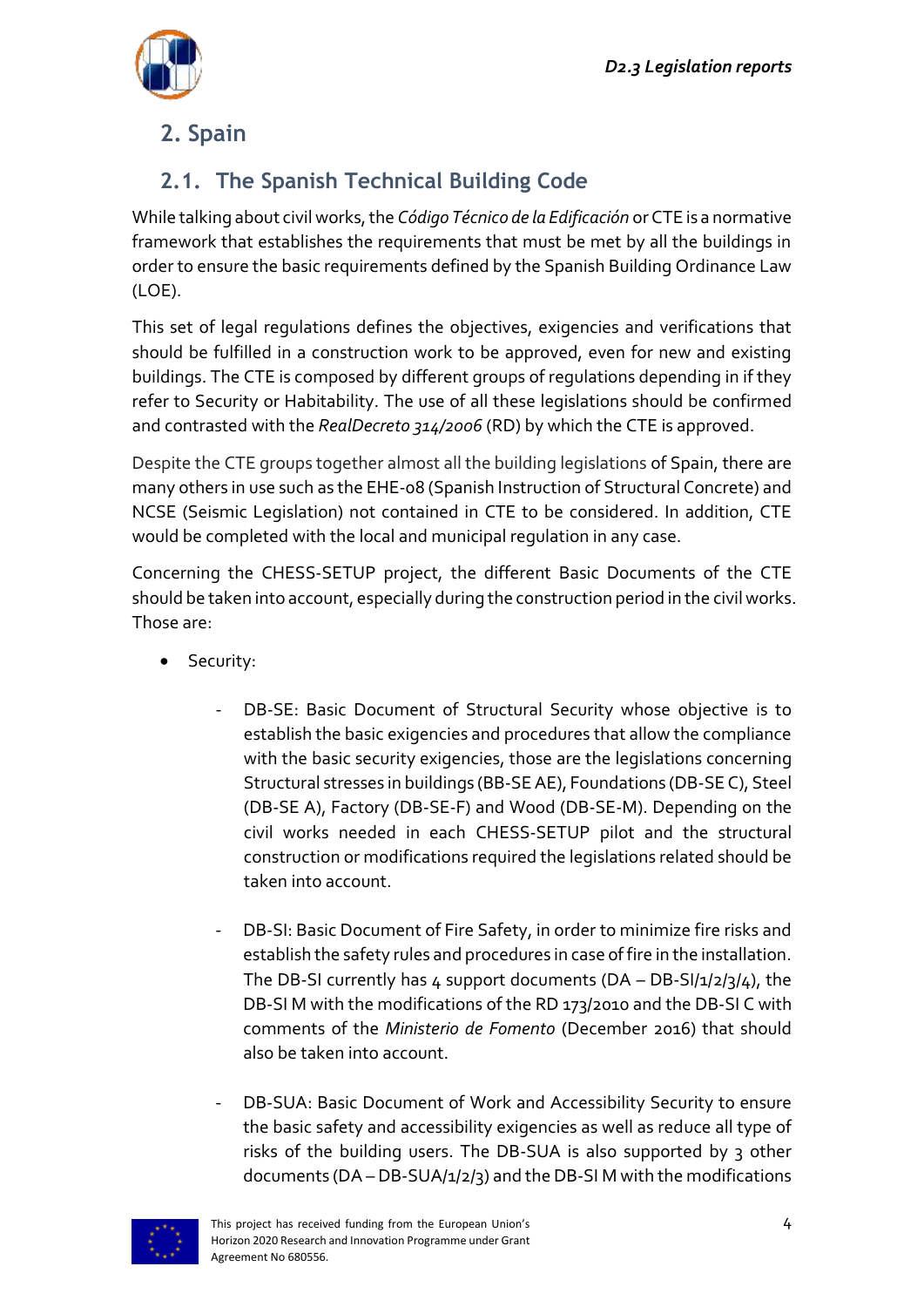

of the RD 173/2010 and the last version DB-SI C with comments of the *Ministerio de Fomento* (December 2016).

- Habitability:
	- DB-HS: Basic Document of Healthiness. Establishes the basic requirements of health and environmental protection such as waste, water supply, waste water, air quality, humidity, etc. Its last version (DB-HS C) comes with the comments of the *Ministerio de Fomento* (December 2016).
	- DB-HR: Basic Document of Noise Protection which restricts the damage that the noise may cause on building users. A part from its last version (DB-HR C – 23 December 2016) counts with the following documents of support: DB-HR/1 concerning acoustic insulation magnitudes, the application guide from December 2016, and the IEE Guide.
	- DB-HE: Basic Document of Energy Savings, one of the most important and related with the CHESS-SETUP project. Its principal objective is establishing the rational use of the energy in buildings: energy consumption and demand (HE 0 and 1), thermal and illumination installation efficiencies (HE 2 and 3), minimum solar contribution for DHW (HE 4) and minimum photovoltaic contribution for electricity (HE 5).

Its last version is from Mars 2016 and counts with 6 documents of support.

#### <span id="page-5-0"></span>**2.2. Thermal Installations in Buildings**

Concerning the thermal energy legislation in buildings in Spain the *Reglamento de Instalaciones Térmicas en Edificios* (RITE) is the normative framework that regulates the design, the construction and the maintenance of heating and DHW production installations in buildings, establishing the exigencies of energy efficiency and security and determines the procedures to accomplish it.

In order to be consulted the last document is the RITE's Consolidated Version (*Reglamento de Instalaciones Térmicas en los Edificios Versión Consolidada*) of September 2013. It includes the latest version of the RD1027/2007 (20<sup>th</sup> July), with which the RITE is approved, with all the error corrections and modifications done on it since its publication in the B.O.E. (*Boletín Oficial del Estado*) the 29th July 2007.

RITE is basically composed of two parts:

 PART I: Contains de general provisions of the normative framework such as the general conditions of application of the RITE and the exigencies of wellness, healthiness, energy efficiency and security that must be accomplished.

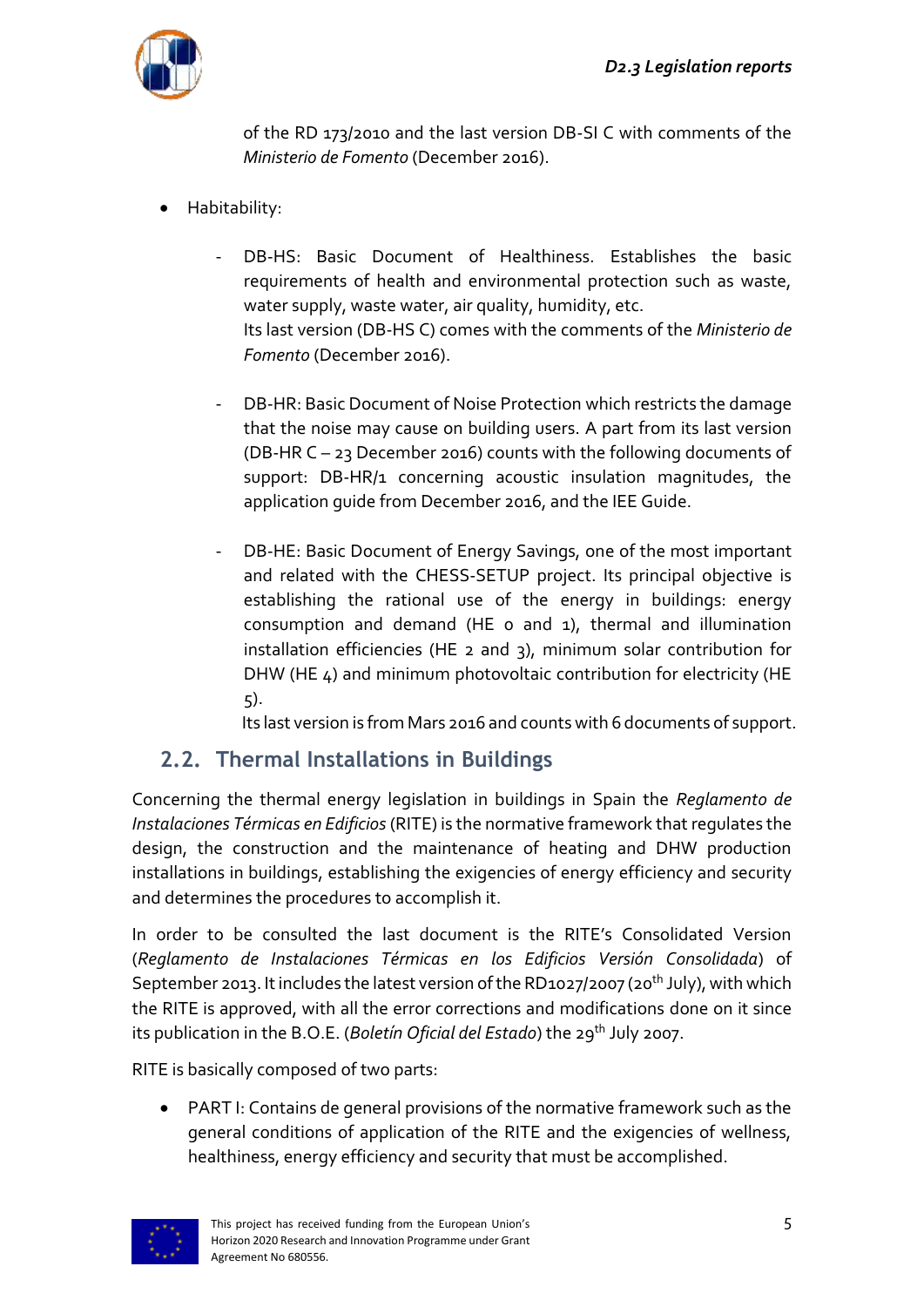

- PART ll: Comprised of allthe Technical Instructions (*Instrucción Técnica* IT)that establish the characterization of the technical exigencies, the values, procedures, verification methods, solutions, penalties, etc. The different points are summarised consecutively:
	- Design and dimensioning IT's: all the instructions concerning the verification procedures, all the documentation needed and characterisation and quantification of the exigencies of wellness, healthiness, energy efficiency and security.
	- Assembly IT's: all the instructions that establish the procedures that must be followed in order to do the placing in service tests of the thermal installations and their adjustments and balancing.
	- Maintenance and Use IT's: all the exigencies that must be accomplished by all the thermal installations in order to ensure that their functioning performs with the maximum energy efficiency ensuring the security, durability and environmental protection, as well as the exigencies established in the project of the final installation.
	- Inspection IT's: define the technical exigencies and procedures to follow in the inspections to be carried out in the installations.

Finally, despite the CHESS-SETUP pilots in Spain will not use a borehole system the legislations that would be considered in that case are the RITE and the Ley22/1973, the Mines Law, in its latest version. Other secondary legislations to take into account would be RDL1/2001 and RD849/1986 for water and the Ley21/2013 for the environmental evaluation of the system. As well as some guides guides published by the Instituto para la Diversificación y el Ahorro de la Energía (IDEA) like the *Evaluación del Potencial de Energía Geotérmica, Estudio técnico PER 2011-2020* and the *Guía Técnica, Diseño de sistemas de intercambio geotérmico de circuito cerrado*.

#### <span id="page-6-0"></span>**2.3. Energy Efficiency Incentive Programs**

In order to promote energy efficiency actions and projects many incentive programs have been approved by the IDAE (*Instituto para la Diversificación y el Ahorro de la Energía*), those incentives come from the Energetic Efficiency National Funds and the National State Budget. Some of these incentives come from Europe, those are the Fondos FEDER ( European Regional Development Fund - ERDF) which are European Funds for the Regional Development given into the sustainable growth operational program 2014-2020 (also for the United Kingdom).

#### <span id="page-6-1"></span>**2.4. Spanish Equipment Regulations**

Concerning the pressure equipment of the CHESS-SETUP systems, the legislation applicable to them in Spain and that must be considered is the Reglamento de Equipos

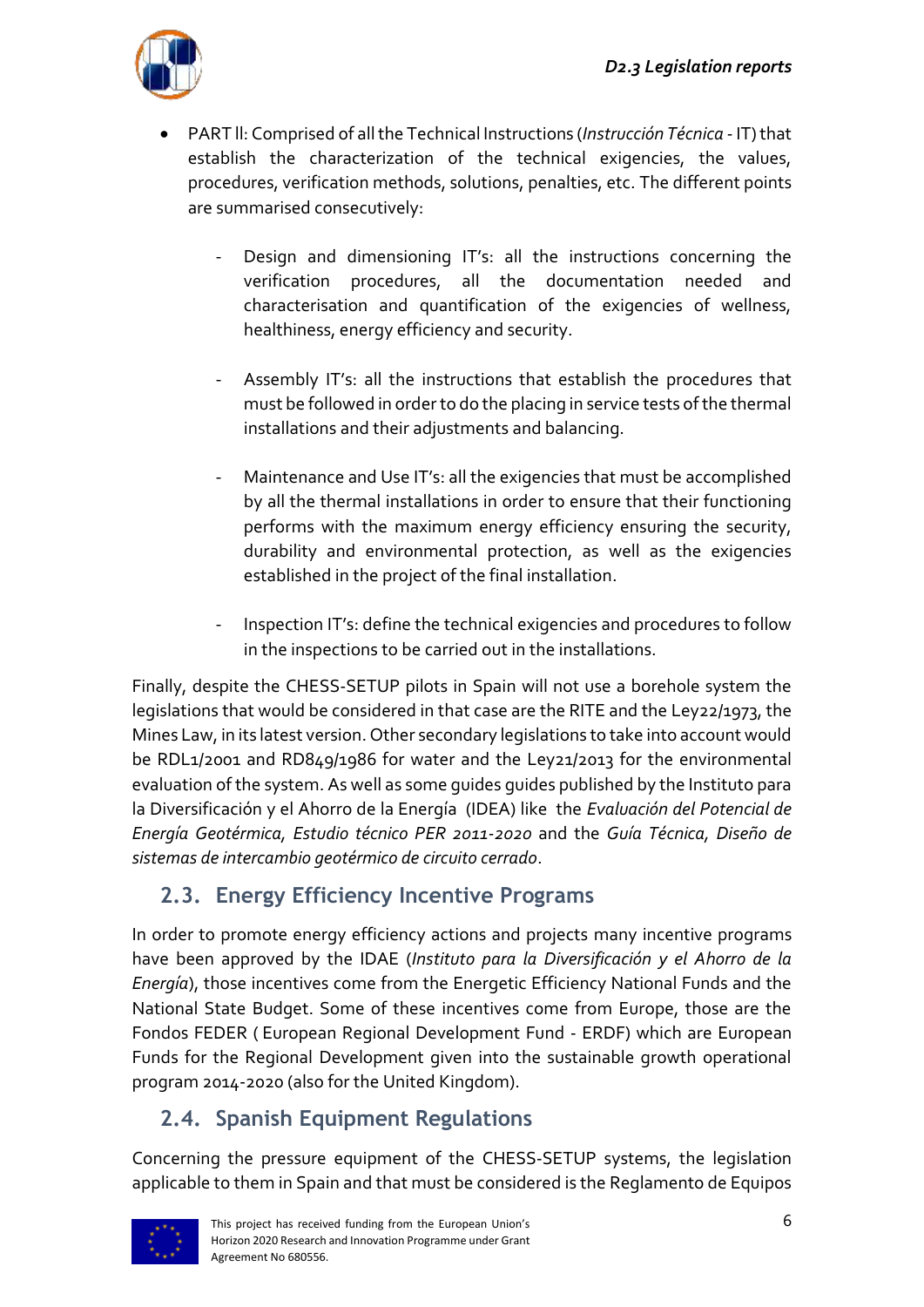

a Presión (REP) in its latest version approved by the RD2060/2008 the  $12<sup>th</sup>$  December 2008.

This normative framework regulates all the aspects related with the design, fabrication, commissioning, reparation, modifications and periodic inspections of pressure equipment with a maximum permissible pressure above 0.5bar. As well as the obligations, technical instructions, procedures, responsibilities and the project and installation companies requirements.

The Complementary Technical Instructions regulations for pressure equipment that also might be useful for the CHESS-SETUP are:

- *[ITC-MIE-AP-01: Calderas, Economizadores, Precalentadores, Sobrecalentadores y](http://www.instalacionesindustriales.es/normativa/recipresion/ITC-MIE-AP/MIE-AP-01.html)  [Recalentadores](http://www.instalacionesindustriales.es/normativa/recipresion/ITC-MIE-AP/MIE-AP-01.html)* – Concerning hot water production.
- *[ITC-MIE-AP-02: Tuberías para Fluídos Relativos a Calderas](http://www.instalacionesindustriales.es/normativa/recipresion/ITC-MIE-AP/MIE-AP-02.html)* Concerning hot water piping systems.
- *[ITC-MIE-AP-05: Extintores de Incendios](http://www.instalacionesindustriales.es/normativa/recipresion/ITC-MIE-AP/MIE-AP-05.html)* Concerning fire extinguishers.
- *[ITC-MIE-AP-11: Aparatos Destinados a Calentar o acumular Agua Caliente](http://www.instalacionesindustriales.es/normativa/recipresion/ITC-MIE-AP/MIE-AP-11.html)  [Fabricados en Serie](http://www.instalacionesindustriales.es/normativa/recipresion/ITC-MIE-AP/MIE-AP-11.html)* – Concerning hot water storage.
- *[ITC-MIE-AP-13: Intercambiadores de Calor](http://www.instalacionesindustriales.es/normativa/recipresion/ITC-MIE-AP/MIE-AP-13.html)* Concerning heat exchangers.

Meanwhile, concerning an important part of the CHESS-SETUP system which is the Heat Pump, a normative framework to take into account concerning the refrigerating system is the *Reglamento de Seguridad para Instalaciones Frigoríficas (RD3099/1977)* whose newest version was approved by the RD138/2011 the  $4<sup>th</sup>$  February 2011 with its complementary technical instructions.

Its main objective is to define the conditions that must be accomplished in the refrigerating installations in order to ensure and improve the safety measures all the people and elements. This normative framework includes:

- The classification and use of the refrigerants.
- Construction and assembly of the refrigerating installations and their protection (materials, etc.).
- Suppliers, installers, maintenance companies, authorized personnel, and holders instructions and requirements.
- Safety installation instructions.
- Obligations and Penalties

On the other hand, for all the stuff of the CHESS-SETUP installation related with electricity the *Reglamento Electrotécnico para Baja Tensión* REBT (Low voltage electrotechnic regulation) is the normative framework to consult in Spain.

REBT establishes the technical conditions and guarantees that must have the electrical elements and installations connected to a source of supply with the following voltage limits: lower or equal to 1.000V for alternating current and lower or equal to 1.500V for direct current. The objectives are to preserve the security of the people and equipment,

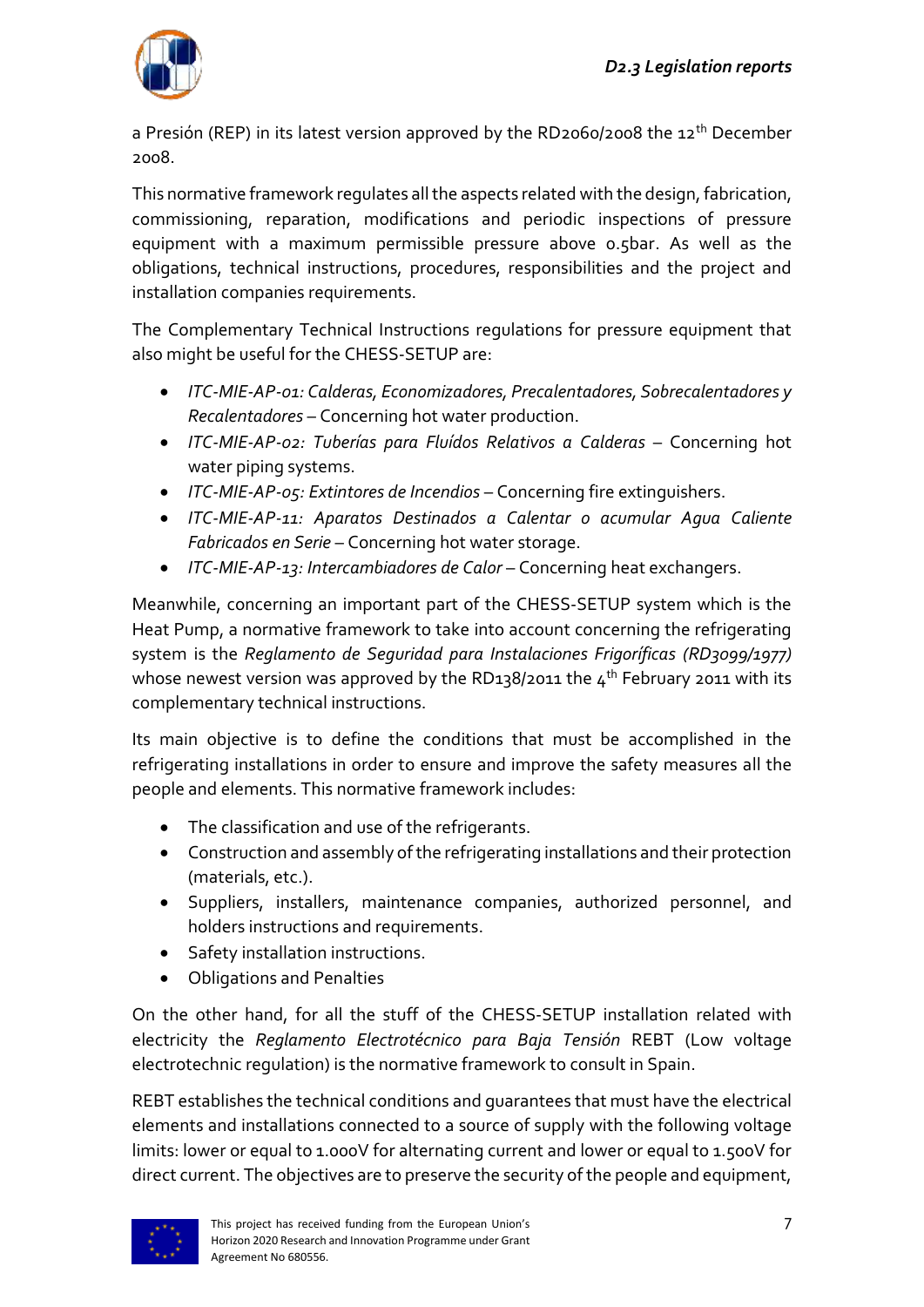

ensure the correct function of the installations, contribute to technical feasibility, ensure the economic efficiency and prevent the disturbance of other installations and services.

The normative framework applies to:

- New installations, their modifications, and extensions.
- Existing installations after a modification, reparation or extension.
- **•** Inspections of existing installations.
- Installations whose state or characteristics may present a risk for people or other elements functioning.

The last version of REBT was approved through the RD 842/2002, the  $2^{nd}$  August 2002 replacing the ancient 2413/1973 approved in 1973. The 12th December 2014 the RD1053/2014 approved a new instruction in the REBT concerning electrical vehicles charge.

This last version maintains the old structure and is divided into two parts. On one hand, the first part contains 29 Articles concerning legal and administrative subjects of the installations; on the other hand, the second part is focused on the technical subjects and is composed of 52 Complementary Technical Instructions or ITC's (*Instrucciones Técnicas Complementarias*) concerning the installations, elements connected, UNE references, installation crew requirements and additional prescriptions for specific uses and characteristics.

#### <span id="page-8-0"></span>**2.5. Health and Safety Regulations in Spain**

Even though almost all the previous normative frameworks have distinct safety and prevention chapters, in Spain, there is the LEY 31/1995 in relation to the occupational risk prevention, with its most recent version approved in December 2014.

This normative framework establishes all the measures and procedures that must be carried on in any work and installation, even if the installation is under construction, maintenance or function. It is structured in a large number of Articles concerning scope and application, risk prevention policies to ensure safety and healthiness at work, rights and obligations, prevention services, consultation and participation of the workers, producers and supplier's obligations and responsibilities and penalties.

At the same time, another point to take into account in the health and environmental field is the Legionella. While talking about legionella in Spain, the legislation that regulates it is the one approved by the RD 865/2003 by which the criteria hygienicsanitary for the prevention and control of legionellosis is established. Its last modification was in 2010 with the RD830/2010.

The main chapters of the normative frameworks to be considered for the CHESS-SETUP, especially considering the DHW systems, are the notifications to the health authorities, the installations owner's responsibilities, the maintenance operations registration and programs, general and specific preventive measures, the prevention of

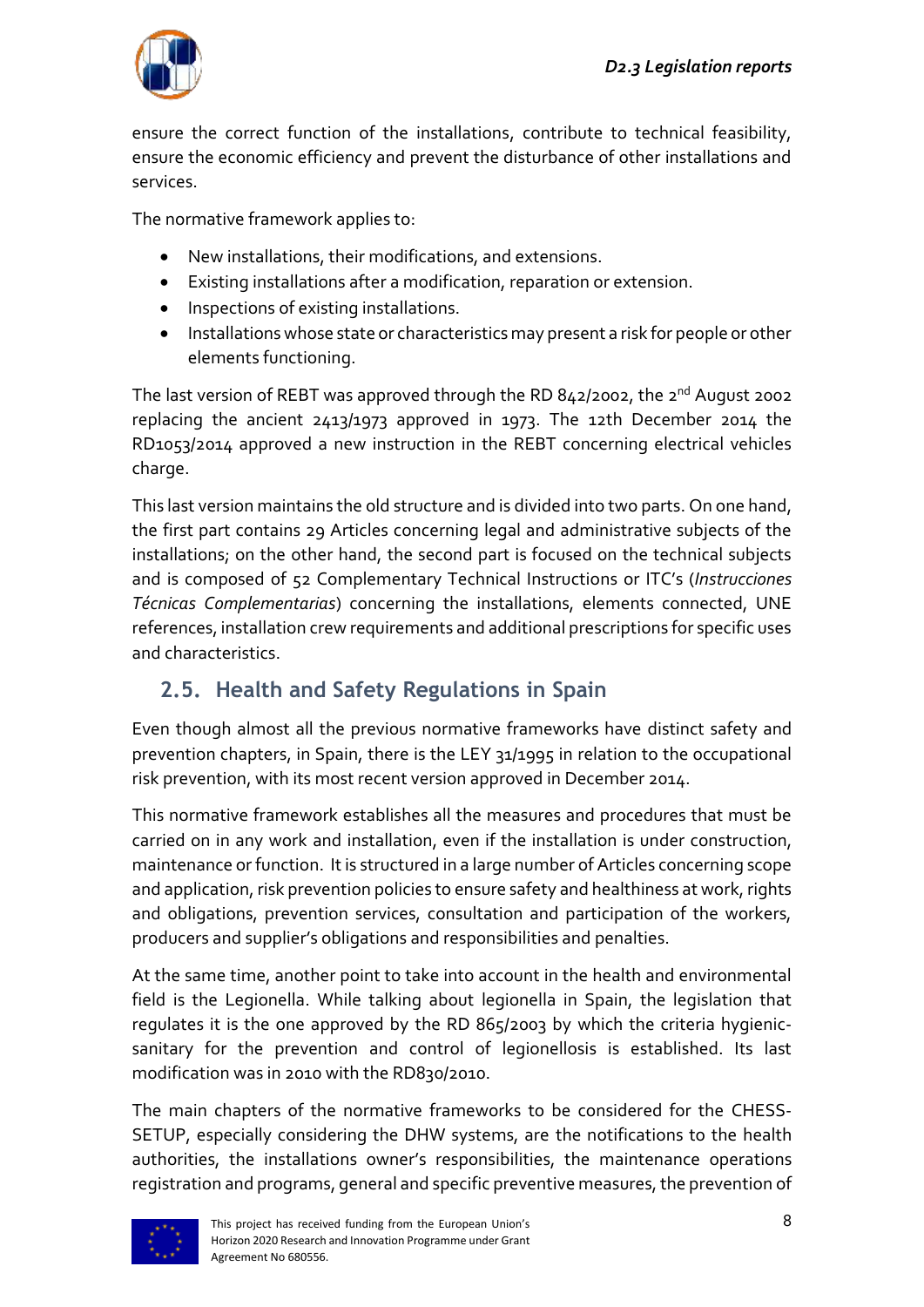

occupational risks, health inspections, procedures in case of legionellosis detection, installation actions, installation treatment methods and infringements and penalties.

### <span id="page-9-0"></span>**3. United Kingdom**

#### <span id="page-9-1"></span>**3.1. Building Regulations in the United Kingdom**

Prior to any building construction, projects must first seek Building Regulations Approval, in line with UK Building Regulations and the UK Building Act 1984.

These building regulations govern different requirements of the construction of buildings, with the most recent Building Regulations being commissioned in 2010. These regulations are split into 15 headings, with the most recent being added in 2015 (Security).

It is also worth noting that the UK itself experiences differences in the building regulations and building act. While England and Wales abide by the Building Act 1984, Scotland's building regulations are set out in the Building (Scotland) Act 2003.

The most relevant part of the building regulations to the CHESS-SETUP project is the Part L. Conservation of Fuel and Power. This regulation looks at insulation of buildings, energy efficiency, and hot water storage. It also addresses the Carbon Emission Targets and the requirements for Standard Assessment Procedure (SAP) calculations.

This Part L building regulatory framework is split into 4 parts: L1A New Dwellings, L1B Existing Dwellings, L2A New Buildings other than Dwellings, and L2B Existing Buildings other than Dwellings. All parts are similar, so we will focus on L1A New Dwellings, as this is most relevant to the UK Pilot for CHESS-SETUP. Part L1 is supported by the Domestic Buildings Compliance Guide, which is discussed below.

#### *Building Regulation 25A*

One particular Building regulation to highlight is Building Regulation 25A, which directly relates to thermal storage and heat pumps. Building Regulation 25A states regulation around the consideration of high-efficiency alternative systems for new buildings (4. Source: Approved Document L1A: Conservation of fuel and power in new dwellings). While it does not require high-efficiency alternatives are installed, it does provide guidance towards the analysis that should take place when these systems are to be installed, and whether this analysis is included in the building design. Specifically, they state that the person carrying out the work must analyze the technical, environmental and economic feasibility of using high-efficiency systems before construction of a new building. These systems can include:

- Decentralized energy supply systems based on energy from renewable sources
- Cogeneration
- District or block heating or cooling

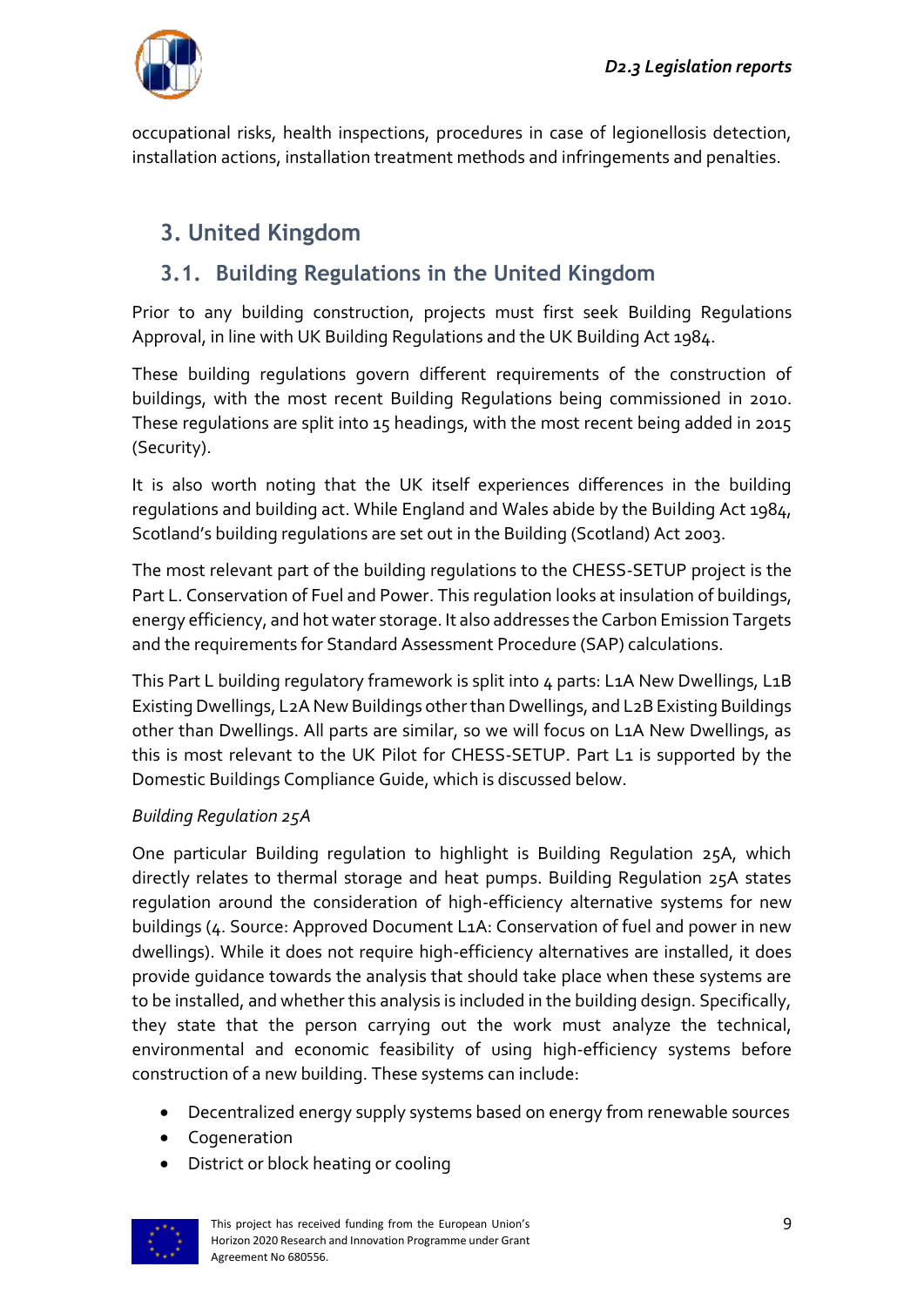

- Heat Pumps
- Other low and zero carbon systems that are not listed above.

On the other hand, there is also the Domestic Building Services Compliance Guide, a publication by the UK government which provides guidance on the design, installation and commissioning of building services in new and existing properties in order to support the compliance of energy efficiency requirements of the Building Regulations. It aims to support the Approved Documents L1A: Conservation of fuel and power in new dwellings, and L1B: Conservation of fuel and power in existing dwellings. These approved documents are a Government publication designed to give practical guidance of how to meet the requirements of Building Regulations 2010 for England.

#### *Section 9*

Chapter 9 of the Domestic Building Services Compliance Guide gives guidance for warm and hot water heat pumps. It states that "heat pump systems are at their most efficient when the source temperature is as high as possible, the heat distribution temperature is as low as possible and pressure losses in air and water system are kept to a minimum". It also cites that heat pumps should comply with the EU Directive 2037; 2000 in the use of their refrigerants.

It also provides guidance with how to comply with other EU directives in the CE marking of the heat pumps, such as the machine safety and low voltage directives.

#### *Section 11*

Section 11 of the Domestic Building Services Compliance Guide is also relevant for thermal storage. It addresses the use of Solar Water Heating and indirect solar systems. The UK pilot will be using an indirect solar system, which is more appropriate than direct systems for colder climates, and circulates a fluid (usually a glycol mixture) between a solar thermal collector and a heat exchanger that heats the water, instead of a direct system that passes water through the thermal collector to heat it.

The Domestic Building Services Compliance Guide highlights minimum standards for this indirect solar water heating. These include the products storing the heated water, insulation requirements of the hot water storage systems, and the minimum standards forthe volume of solar pre-heated water storage. Additionally, the guide also addresses the labeling requirements for the storage of solar pre-heated water.

#### <span id="page-10-0"></span>**3.2. Energy Performance Certificates and the Environment Agency**

According to the Regulation 7A of the Energy Performance of Buildings (England and Wales) Regulations 2012, owners of new dwellings must be given an energy performance certificate by the person who carried out the work on the dwelling.

These energy performance certificates (EPCs) gives a dwelling a rating from A to G based on its energy efficiency and is valid for 10 years. They give the owner the

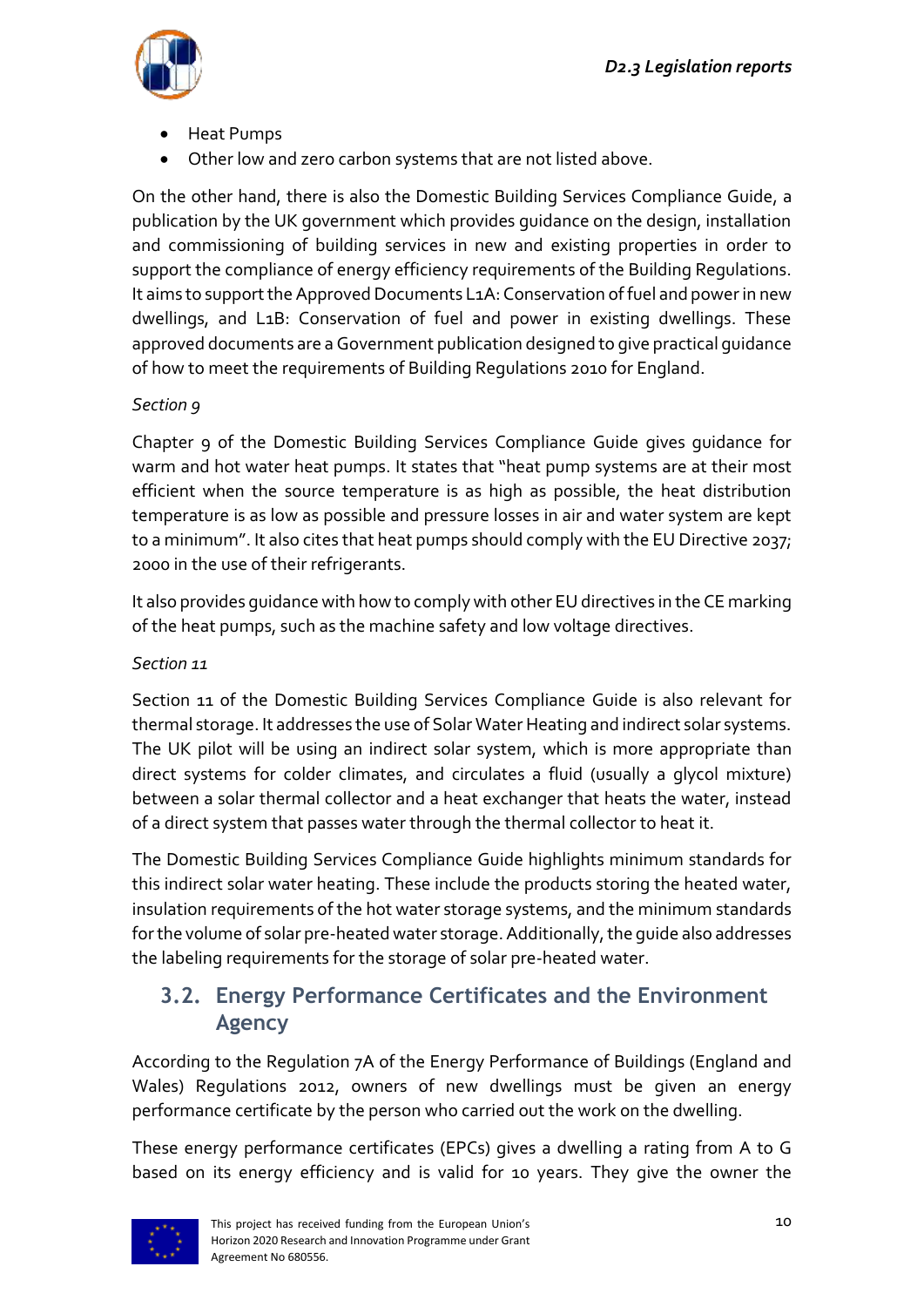

estimated energy cost of the property and give the potential rating that the dwelling could achieve if it makes certain energy efficiency improvements.

The Environment Agency also provides a framework that addresses thermal storage with their 'Environmental good practice guide source for ground source heating and cooling'. This guide covers good practice and legislative requirements for both open and closed loop ground source systems in terms of location, excavation and drilling, and good practice for pollution prevention and installation of closed-loop schemes. As the UK (Corby) Pilot Borehole Thermal Energy Storage is closed loop, we will focus on this aspect of the guide.

The Environment Agency guide also highlights that these Ground Source Heating and Cooling systems, as seen as part of the Corby Pilot, should be distinguished from deeper geothermal schemes, which can be several kilometres deeps and use the internal heat of the earth as a thermal energy source, whilst GSHC schemes are much shallower at only a few meters.

Whilst this framework provides guidance for the good practice of these closed-loop schemes, there is currently little regulation around these schemes, and permits are only required for open loop schemes. Nevertheless, the Environment Agency highlights the main environmental risks with these schemes that affect both open and closed loop GSHC systems. These include:

- The possibility that GSHC systems can result in undesirable temperature changes in the ground. However, it is worth noting that the Corby pilot does not only draw heat from the ground but recharges the ground when storing heat energy in the boreholes.
- Drilling can result in the interconnection of different aquifers, which can affect water quality or flow.
- Closed Loop systems may contain thermal transfer fluids which are toxic. These could then pollute groundwater if they leak.

As a result, the guide states that the Environment Agency should be contacted by the developers of the closed loop scheme if there may be environmental risks, such as the scheme being within a groundwater source protection zone. However, there is no formal need to obtain consent from the environmental agency for a closed loop scheme.

#### <span id="page-11-0"></span>**3.3. The Renewable Heat Incentives**

The Renewable Heat Incentive (RHI) is a UK Government Scheme that provides financial incentives to homes, communities, and businesses for the generation of heat through renewable sources. Established in April 2014, it is the first of its kind in the world. It was set up to help fulfill the governmental aim of having 12% of the heat coming from renewable sources by 2020.

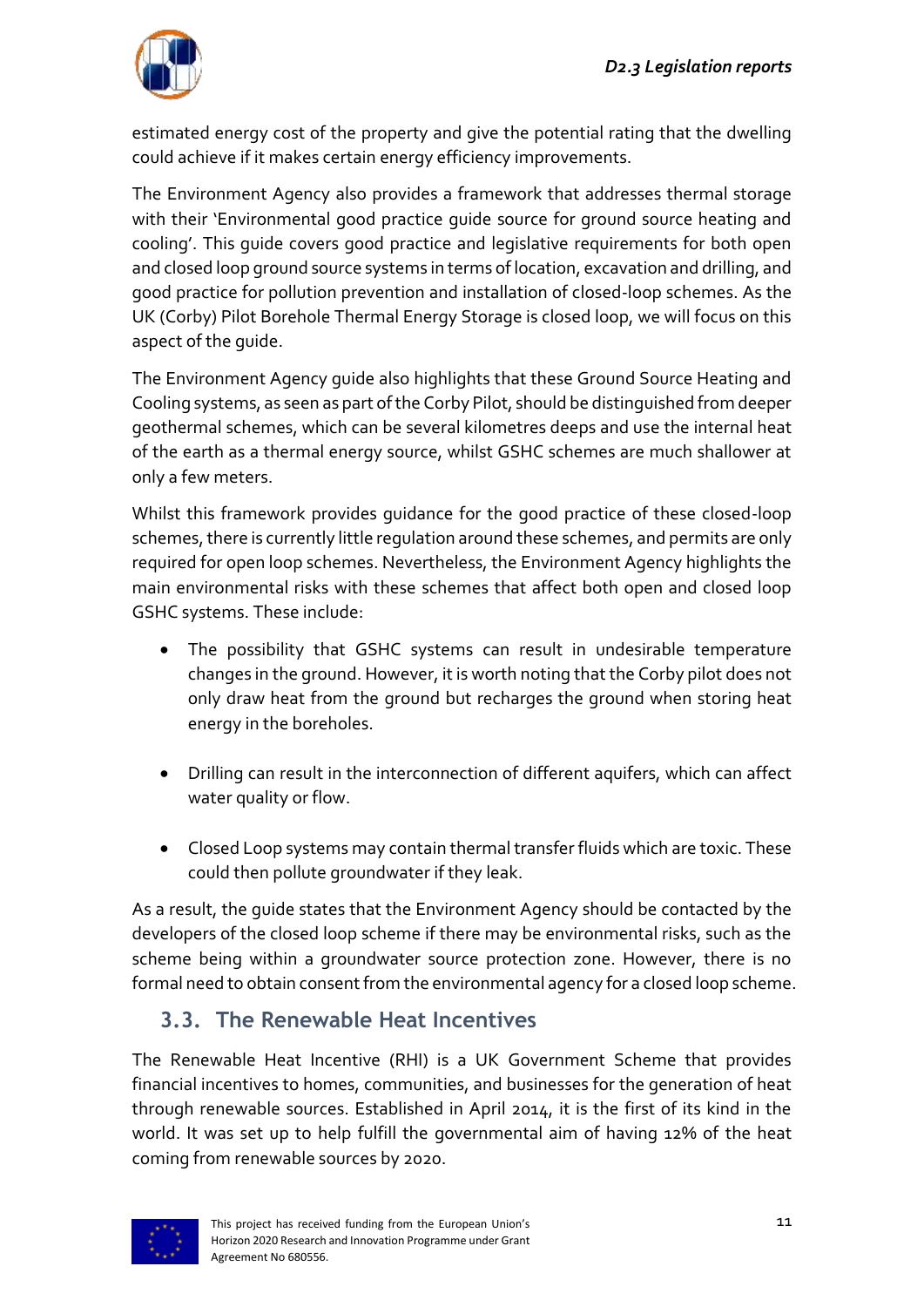

The UK Government Department of Business, Energy, and Industrial Strategy makes key policy decisions for the scheme, however, the scheme is managed and regulated by the UK energy regulator Ofgem.

The Renewable Heat Incentive is split into two different schemes; Domestic RHI and Non-Domestic RHI. Both Schemes have different application processes and joining conditions, and both will be discussed in further below.

The Domestic RHI is a scheme that aims to encourage homeowners to uptake renewable heat technologies. The Domestic RHI offers people who join the scheme quarterly payments for seven years if they comply with the scheme's rules. It only applies to single homes, and houses that receive renewable heat through the same source (e.g. a community scheme) must apply for the Non-Domestic RHI scheme.

The renewable heat systems that are eligible for the Domestic RHI include the ground source heat pumps and solar thermal panels. The solar panels are only able to provide hot water for the home and not space heating in order for it to be eligible for RHI. However, it is the inclusion of these technologies that make this applicable for the CHESS-SETUP project.

Although the pilot homes of the CHESS project will not be able to claim RHI as the European Grant prevents the claiming of further government funding, however, this means that any future replications of the CHESS-SETUP renewable heat system in the UK will be able to apply for this financial incentive.

The Non-Domestic RHI scheme is a governmental incentive to increase the use of heat energy from renewable sources for businesses, the public sector, and non-profit organisations. Eligible Non-Domestic RHI installations receive the get quarterly payments for 20 years as against 7 years for the domestic RHI.

#### <span id="page-12-0"></span>**3.4. UK Equipment Legislations**

The Microgeneration Certification Scheme (MCS) is a quality assurance scheme that certifies technologies that are used to produce heat and electricity from renewable sources. This scheme is supported by the UK Governmental Department for Business, Energy, and Industrial Strategy.

The MCS not only certifies microgeneration products, but also the installation companies themselves. This is to ensure that the products are installed and commissioned to the highest standard. The products covered by the MCS include electricity generating sources with a capacity of up to 50kW, and heat generating sources with a capacity of up to 45kW. The technologies covered by MCS include:

- Ground Source/Water Source Heat Pumps
- Solar Thermal
- **Solar Photovoltaics**

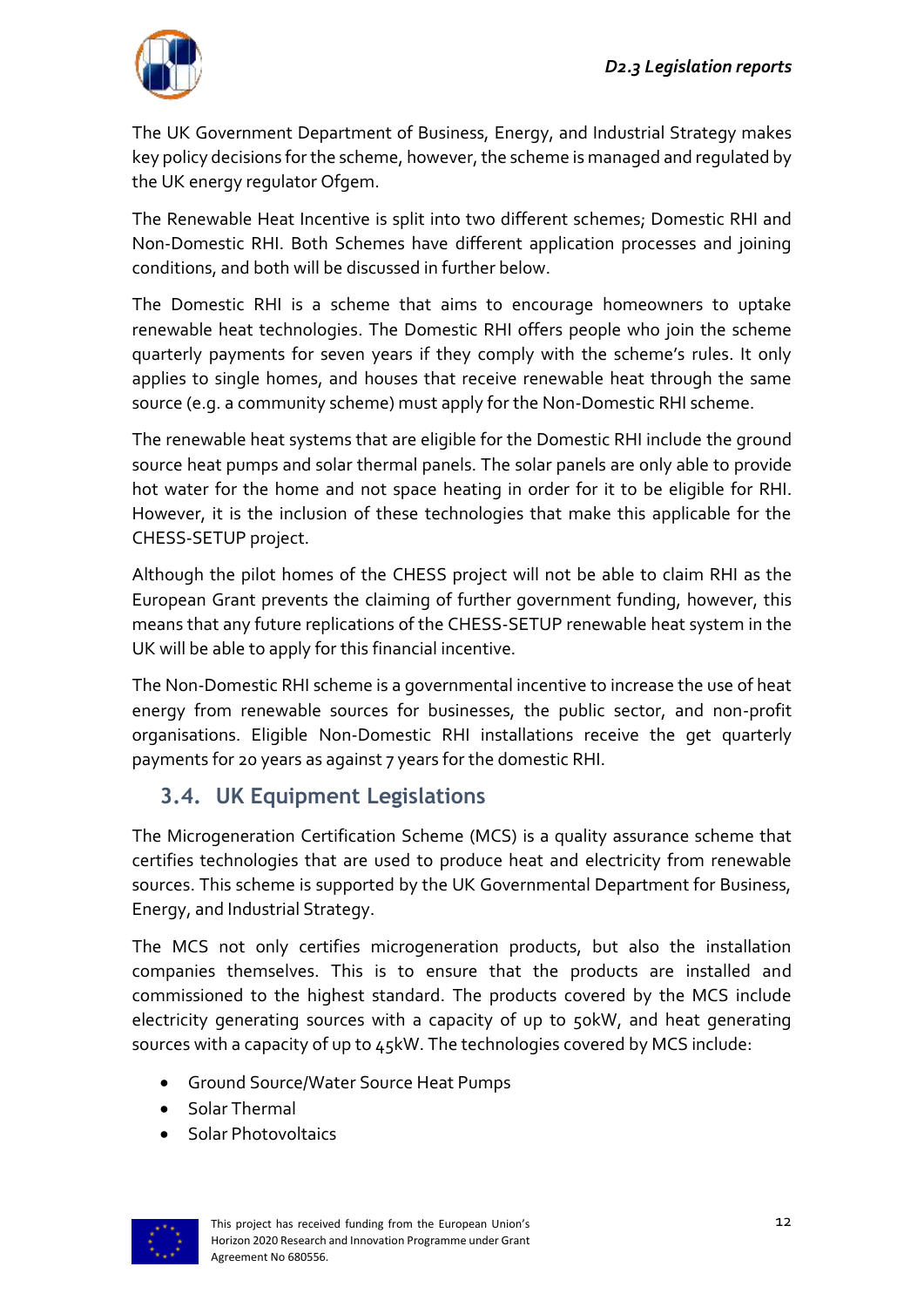

While the Microgeneration Certification Scheme is not a UK regulation, it is a certification that is supported by both the industry and the UK government, acting as a standard for high quality, and ensures that consumers of these products receive consumer protection from MCS accredited installers and a high-quality service.

Furthermore, the MCS is linked to governmental financial incentives for renewable technology, including the Feed-In Tariff and the Renewable Heat Incentive scheme. Without MCS certification, a person cannot apply for these government incentives, and so MCS accreditation is a way for the UK government to regulate the standards of renewable energy generation products.

Chapter 9 of the Domestic Building Services Compliance Guide provides guidance on the specification of heat pump systems in dwellings for the provision of space heating and domestic hot water (DHW) to meet relevant energy efficiency requirements in building regulations.

Also, Chapter 9 requires heat pumps to be CE marked in accordance with applicable EU Directives: e.g. the machinery safety, low voltage, pressure equipment and electromagnetic compatibility directives. It also cites that heat pumps should comply with the EU Directive 2037; 2000 in the use of their refrigerants.

The UK Pilot will be using an indirect solar system, which is more appropriate than direct systems for colder climates and circulates a fluid (usually a glycol mixture) between a solar thermal collector and a heat exchanger that heats the water, instead of a direct system that passes water through the thermal collector to heat it. The indirect solar heating system employed is covered under the 'Domestic Building Services Compliance Guide, Chapter 11' which highlights minimum standards for this form of indirect solar water heating. These include the products storing the heated water, insulation requirements of the hot water storage systems, and the minimum standards for the volume of solar pre-heated water storage. Additionally, the guide also addresses the labeling requirements for the storage of solar pre-heated water.

#### <span id="page-13-0"></span>**3.5. Health and Safety Legislations in the United Kingdom**

The UK also holds legislation around preventing accidents at work and ensuring the health and safety of employees, employers, and contractors. The most prominent of these is the Health and Safety in Work etc. Act 1974.

Health and safety is also a prevalent theme in other UK regulation around Thermal Storage and Energy Generation. The MCS addresses health and safety as a factor for installers. To be a qualified MCS accredited installer, employees are expected to comply with health and safety rules, and in order to fit the competency criteria, installers must have a Health and Safety Co-ordinator.

Finally, the Health and Safety Executive (HSE) provides specific guidance regarding [Legionella Risk Assessments for residential accommodation.](https://www.bradley-enviro.co.uk/images/stories/PDFs/legionnaires_disease_in_residential_accommodation_risk_assessment.pdf) The Control of Substances Hazardous to Health Regulations 2002 also provide a framework of actions

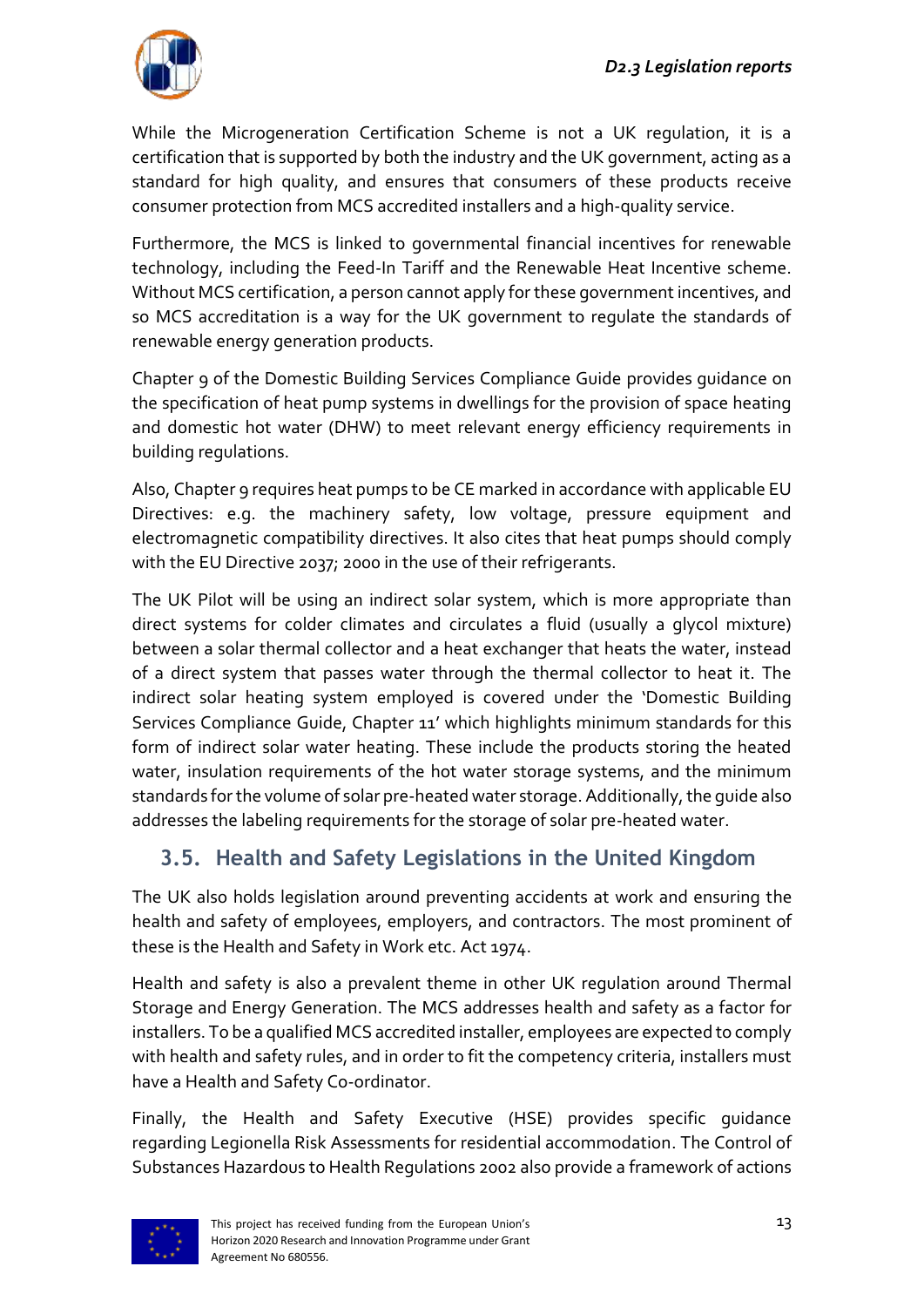

designed to assess, prevent or control the risk from bacteria like Legionella and take suitable precautions. The Approved Code of Practice: [Legionnaires' disease: The](http://www.hse.gov.uk/pubns/books/l8.htm)  [control of Legionella bacteria in water systems \(L8\)](http://www.hse.gov.uk/pubns/books/l8.htm) contains practical guidance on how to manage and control the risks within the system.

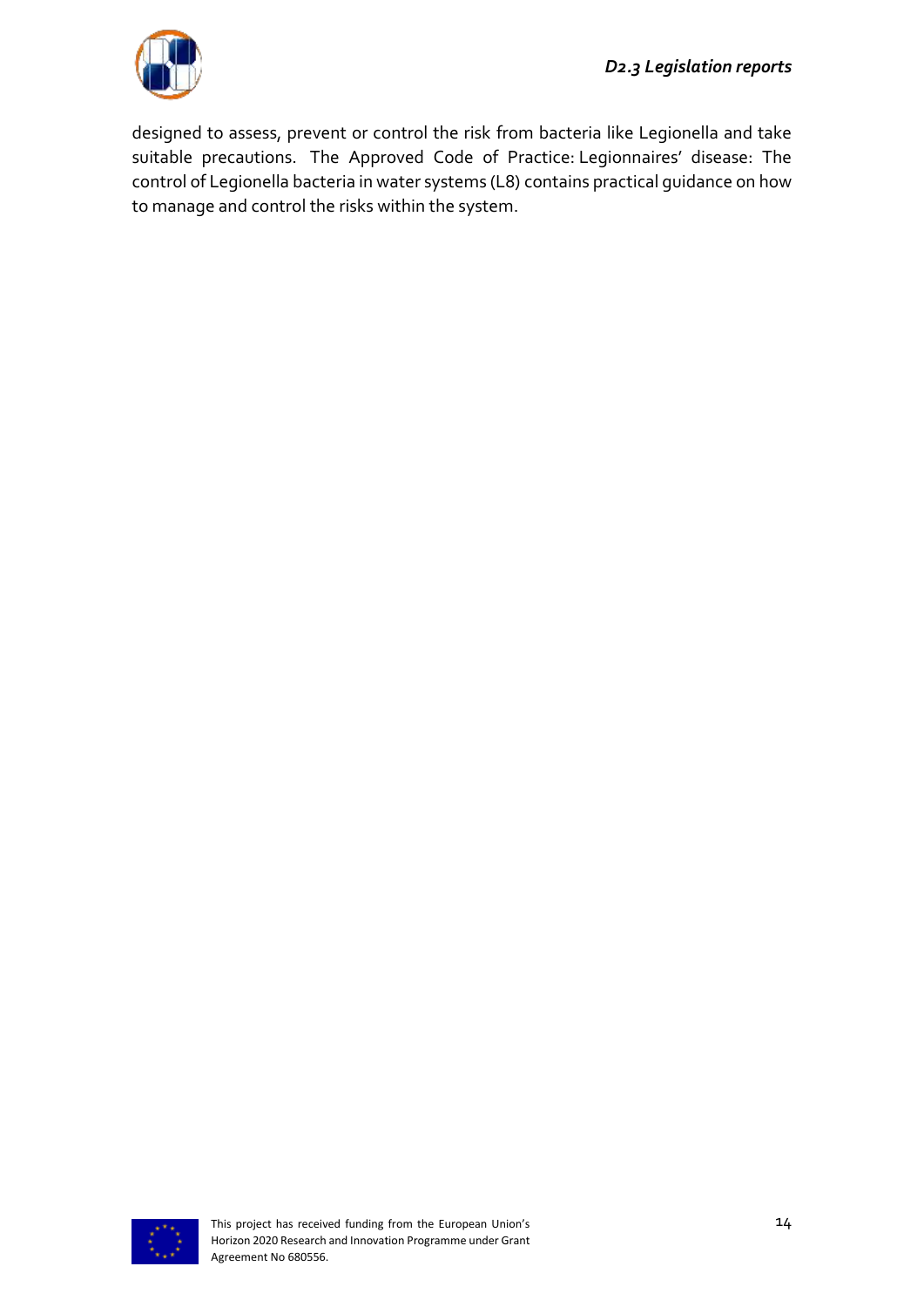

### <span id="page-15-0"></span>**4. Conclusion**

The aim of this report has been to provide useful information and general guidelines in order to consult the main normative frameworks that must be taken into account during the design, construction and exploitation phases of the CHESS-SETUP pilot's project in the United Kingdom and Spain. Notably, the regulation related specifically to large thermal energy storage systems are very limited in both countries. Nevertheless, the document brings together all the normative frameworks regarding construction works and energy in buildings, system elements regulations and certificates and health and safety legislations.

Concerning regulations in buildings the two main normative frameworks to consider in Spain are the *Código Técnico de la Edificación* or CTE (Technical Building Code) and the *Reglamento de Instalaciones Térmicas en Edificios - RITE* (Regulation on Thermal Installations in Buildings). The first one defines the objectives, exigencies and verifications that should be fulfilled in a construction work to be approved, even for new and existing buildings. The document is formed by many Basic Documents that may specially apply to CHESS-SETUP design and construction period. The second one regulates the design, the construction and the maintenance of heating and DHW production installations in buildings, establishing the exigencies of energy efficiency and security.

For the UK, projects must first gain Building Regulations Approval, which shows that the project complies with UK Building Regulations and the UK Building Act 1984 that govern different requirements of the construction of buildings. Out of the building regulations the UK Building Compliance is divided in many parts and sections, some of them very relevant to the CHESS-SETUP project, supported by the Domestic Buildings Compliance Guide. A part from this, owners of new dwellings must be given an energy performance certificate by the person who carried out the work. Finally, the Environment Agency also provides a framework that addresses thermal storage with special attention to their environmental good practice guide source for ground source heating and cooling in the case of Corby's Pilot.

Also, the incentive programs promoted by the governments are an existing tool to promote energy efficiency actions and projects as well as renewable energies use. While in the case of Spain few incentive programs have been approved, in UK, one important support framework for heat generation is the Domestic and Non-Domestic Renewable Heat Incentive (RHI). RHI is a key policy driver in incentivising renewable heat generation and encouraging home-owners and businesses to install renewable technology. As such, any future replications of the CHESS-SETUP renewable heat systems can apply for renewable heat incentives.

Also, other normative frameworks should be considered with regards to the CHESS-SETUP system elements. For Spain, to be considered is the *Reglamento de Equipos a Presión* (REP) that regulates all the aspects related with pressure equipment by many technical instructions concerning hot water production equipment, pipes, tanks or heat

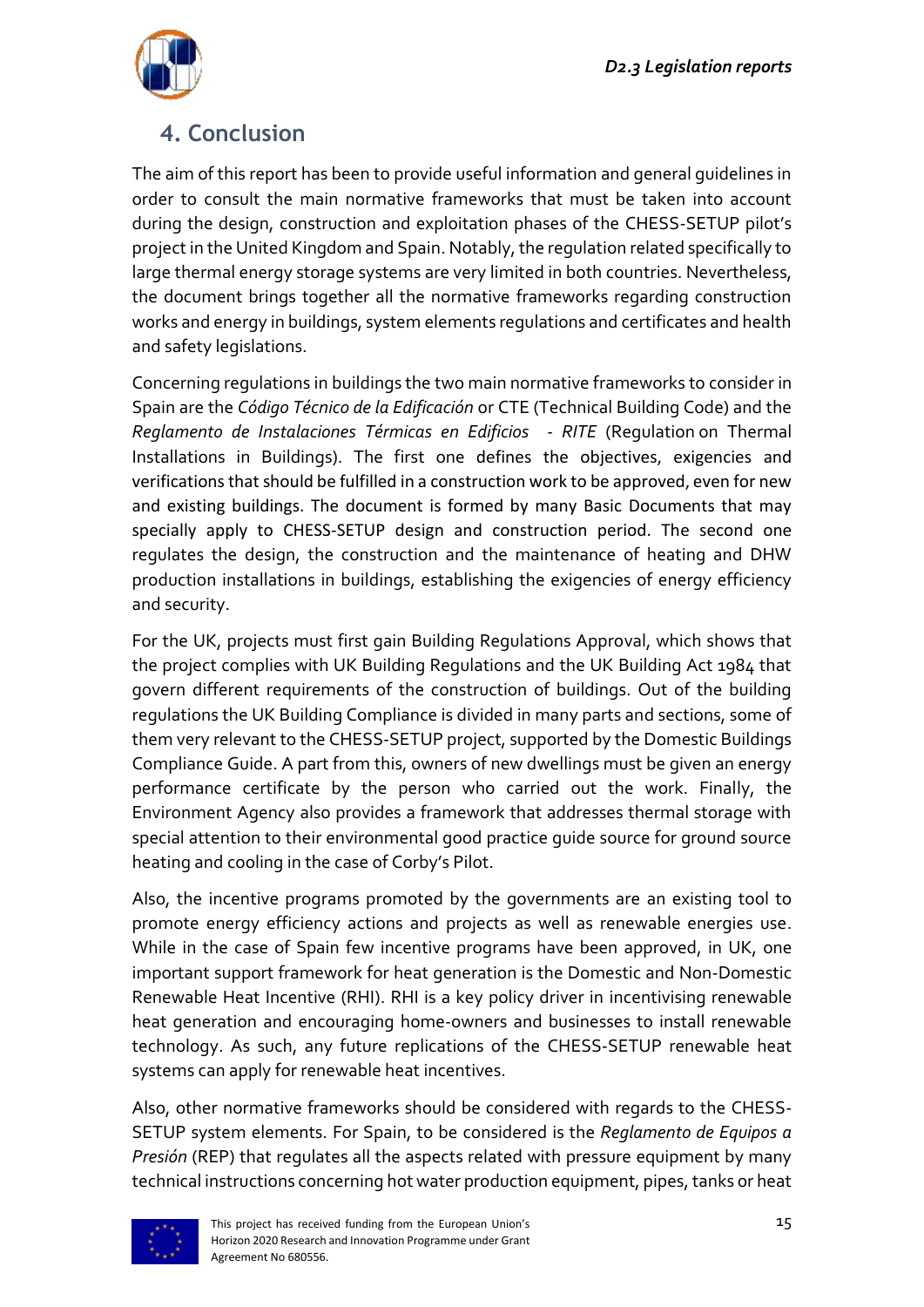

exchangers, etc., *Reglamento de Seguridad para Instalaciones Frigoríficas* concerning the refrigerating system of the heat pump and the *Reglamento Electrotécnico para Baja Tensión* REBT for all the stuff of the Chess-Setup installation related with electricity.

In the case of the UK, chapters of the Domestic Building Services Compliance Guide provide guidance on the different elements of the system, such as Chapter 9 in relation to the heat pumps and chapter 11 in relation to the solar and energy storage systems. The UK Government Department for Business, Energy, and Industrial Strategy supports the Microgeneration Certification Scheme that certifies technologies that are used to produce heat and electricity from renewable sources.

Finally, notwithstanding the fact that all the normative frameworks have their own safety and prevention, chapters within both country's legislation have their own legislations regarding occupational risk prevention as well as specific legislation and guidance concerning legionella which should be considered by the pilots that use CHESS-SETUP system for DHW production.

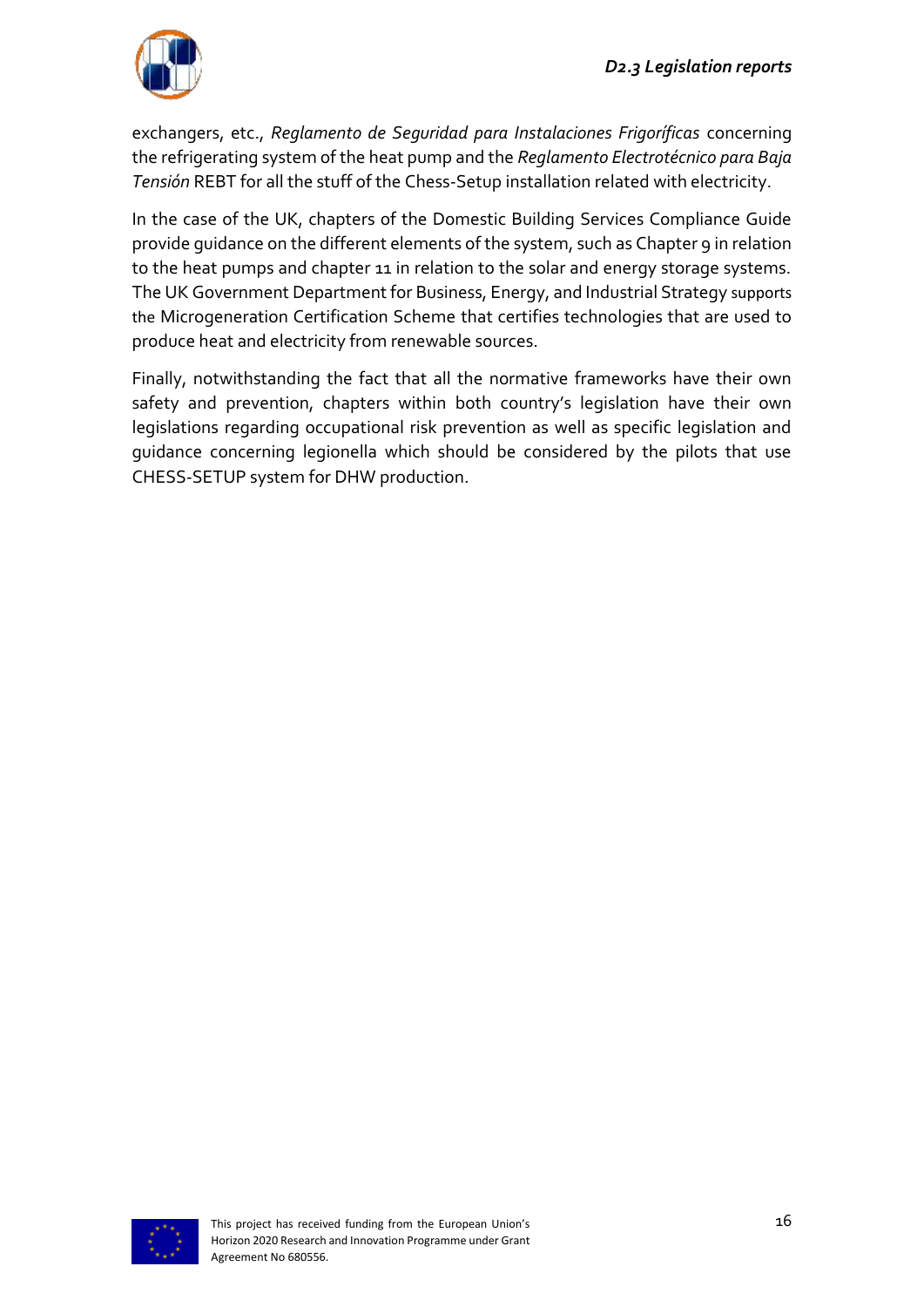

#### <span id="page-17-0"></span>**5. Acronyms**

CTE: Código Técnico de la Edificación (Technical Building Code)

DB: Documento Básico (Basic Document)

DHW: Domestic Hot Water

GSHC: Ground Source Heating and Cooling

HSE: Health and Safety Executive

IDAE: Instituto para la Diversificación y el Ahorro de la Energía (Institute for Energy Diversification and Saving)

IT: Instrucción Técnica (Technical Instruction)

ITC: Instrucción Técnica Complementaria (Complementary Technical Instruction)

MCS: Microgeneration Certification Scheme

RD: Real Decreto (Royal Decree)

REBT: Reglamento Electrotécnico para Baja Tensión (Low Voltage Electrotechnic Regulation)

REP: Reglamento de Equipos a Presión (Pressure Equipment Regulation)

RHI: Renewable Heat Incentive

RITE: Reglamento de Instalaciones Térmicas en Edificios (Regulations of Thermal Installations inBuildings

SAP: Standard Assessment Procedure